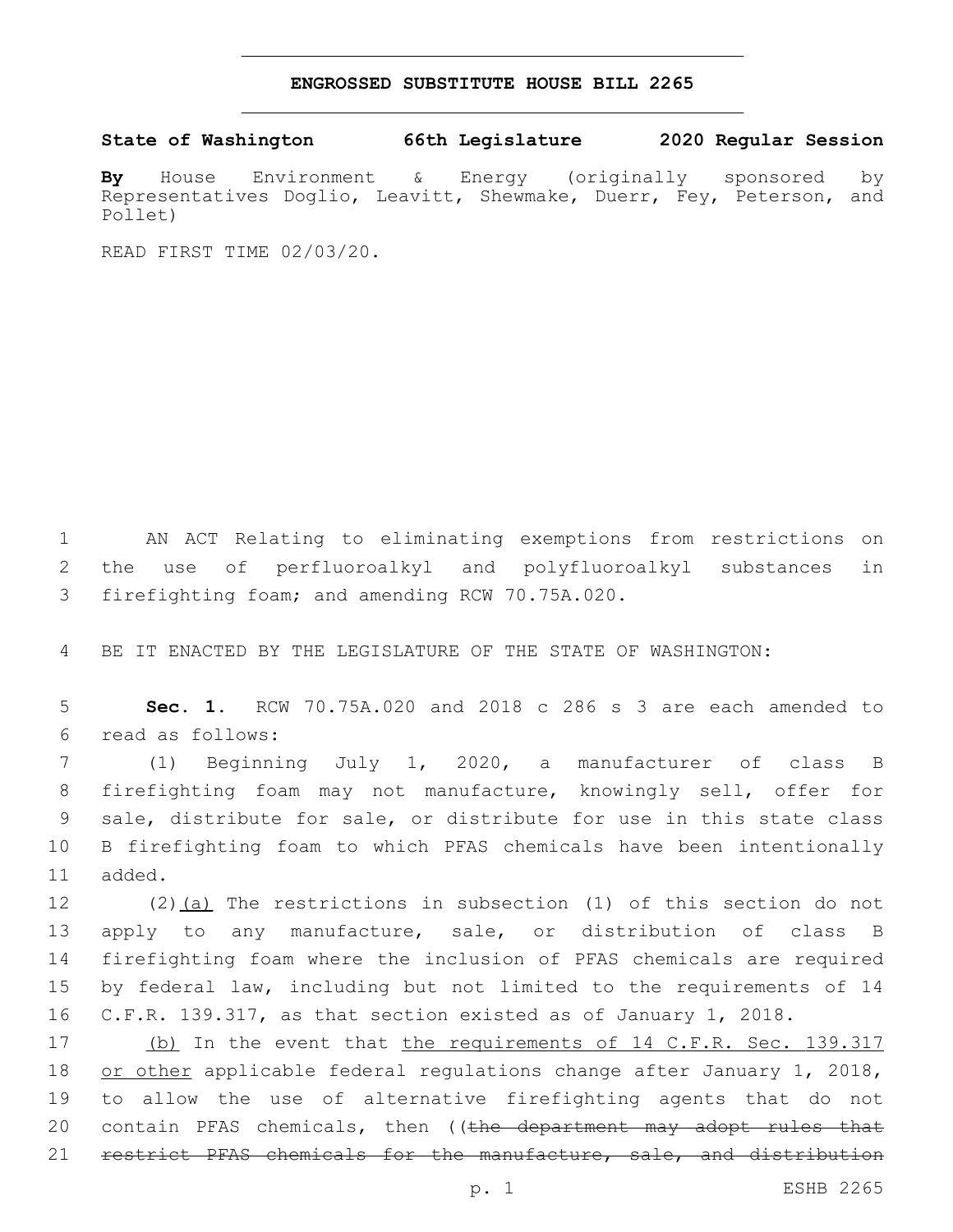of firefighting foam for uses that are addressed by the federal 2 regulation)) as of the effective date of that change, the department shall publish a finding to that effect in the Washington State Register and submit this finding to the appropriate committees of the house of representatives and the senate. The department's publication regarding a change in the federal regulations must be specific with respect to the involved federal agency and use and, if identified by the federal agency, the alternative firefighting agent. Two years after publication in the Washington State Register, the restrictions 10 of subsection (1) of this section apply to the manufacture, sale, and distribution of class B firefighting foam that contains intentionally added PFAS chemicals for the uses specified in 14 C.F.R. Sec. 139.317 13 or other applicable federal regulations. However, the restrictions of subsection (1) of this section do not take effect for an additional year if all of the airports in Washington certificated under 14 16 C.F.R. Sec. 139 have not been able to secure alternative firefighting agents and any necessary infrastructure to apply the agent in order 18 to meet certification requirements, as determined by the department. Eighteen months after the department's original publication in the Washington State Register, each section 139 licensed airport shall 21 report to the department on the airport's status with respect to obtaining alternative firefighting agents approved by the federal 23 aviation administration and any necessary infrastructure. The department must publish a second notice delaying the restrictions under subsection (1) of this section for an additional year if the department has determined that any section 139 airport is unable to secure alternative firefighting agents without intentionally added PFAS chemicals or infrastructure to meet certification requirements because the agents or infrastructure are not commercially available.

 (3)(a) The restrictions in subsection (1) of this section do not apply until January 1, 2024, to any manufacture, sale, or distribution of class B firefighting foam to a person for use at a terminal, as defined in RCW 82.23A.010, operated by the person, a chemical plant operated by the person, or an oil refinery operated by 35 the person.

 (b) A person who operates a chemical plant, refinery, or terminal 37 may apply to the department for a waiver. A waiver may only be for two years and may only be extended by the department for one additional two-year term. The department may grant a waiver if the applicant provides: